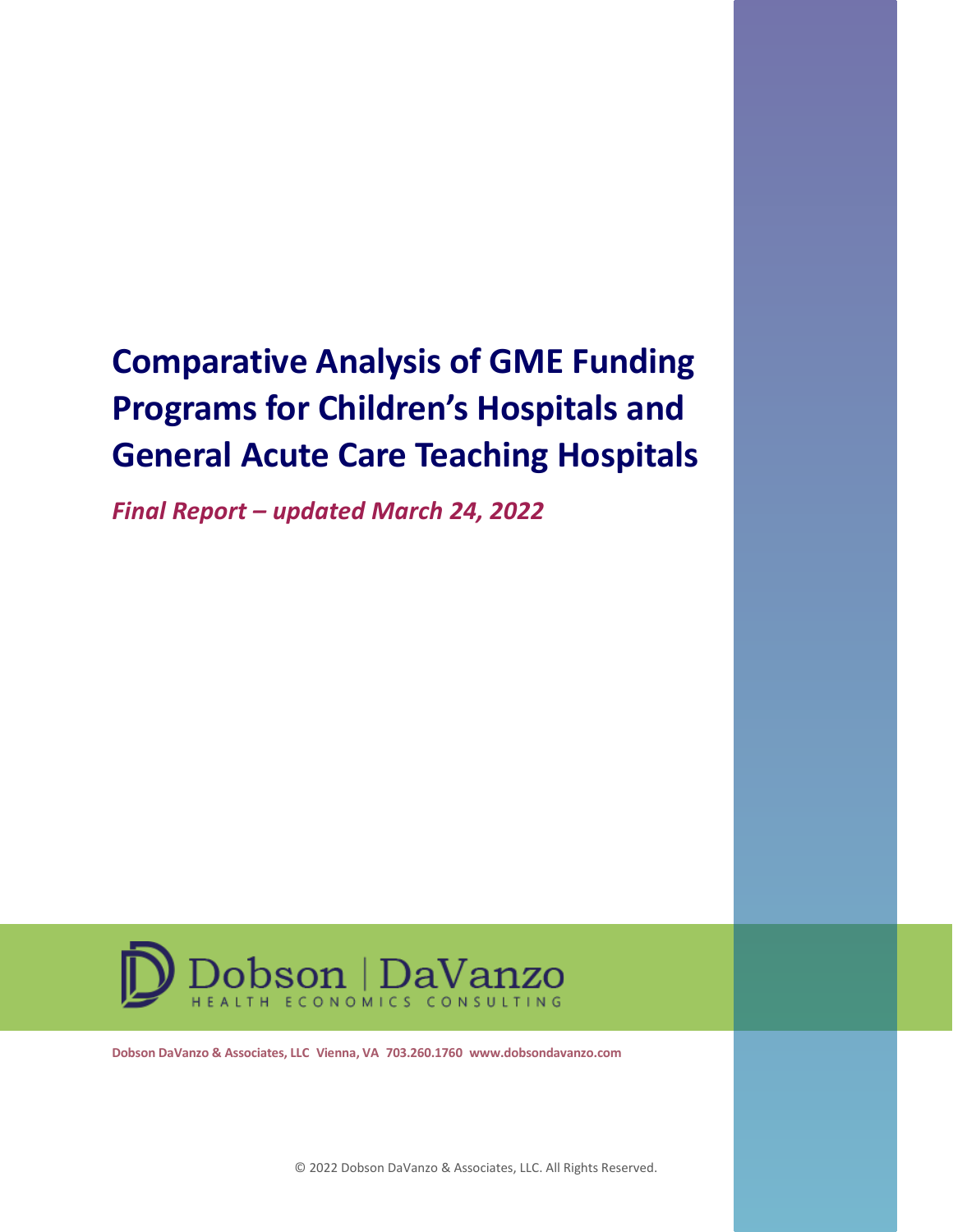## **Comparative Analysis of GME Funding Programs for Children's Hospitals and General Acute Care Teaching Hospitals**

*Final Report – updated March 24, 2022*

Submitted to: Children's Hospital Association

Submitted by:

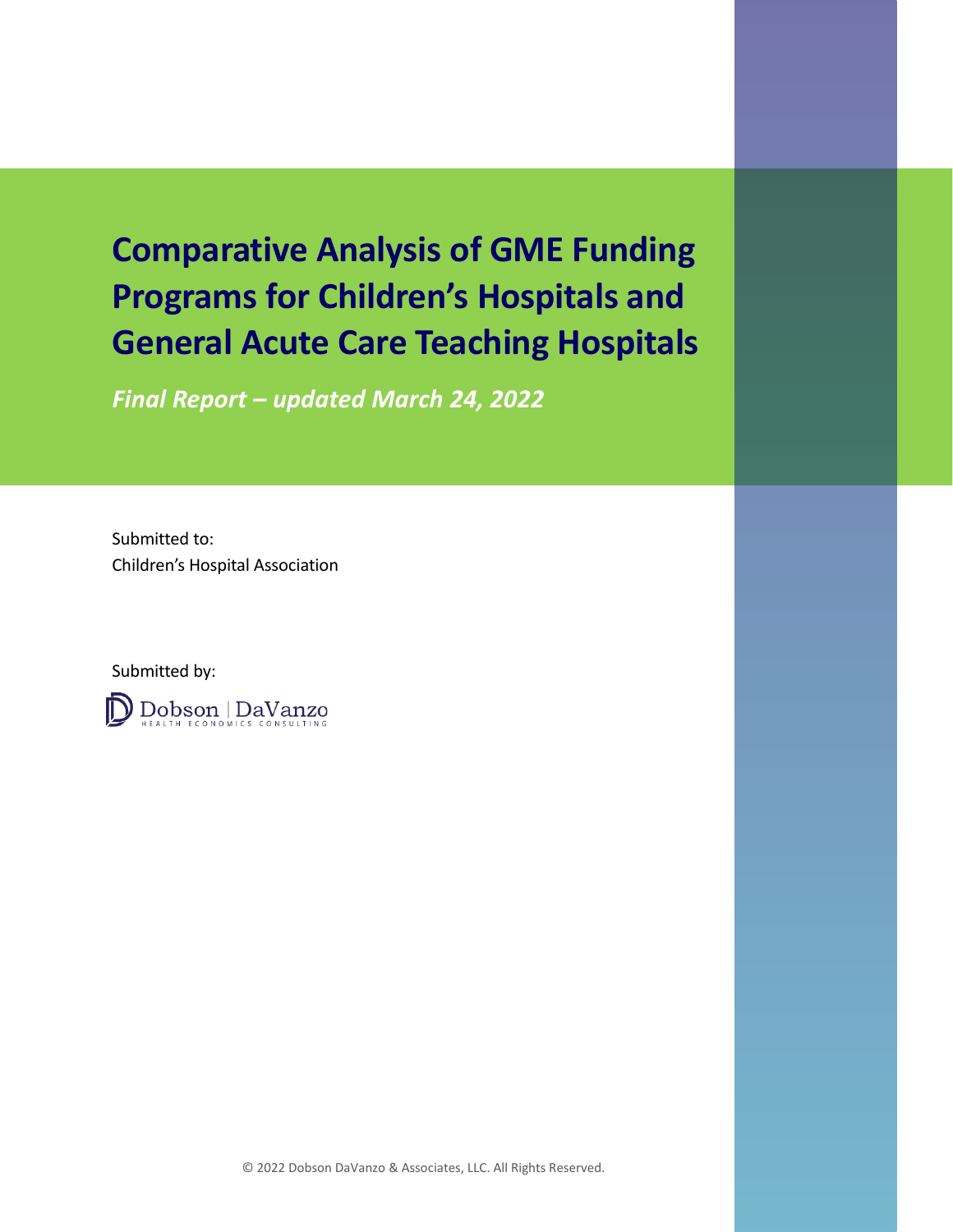## *Table of Contents*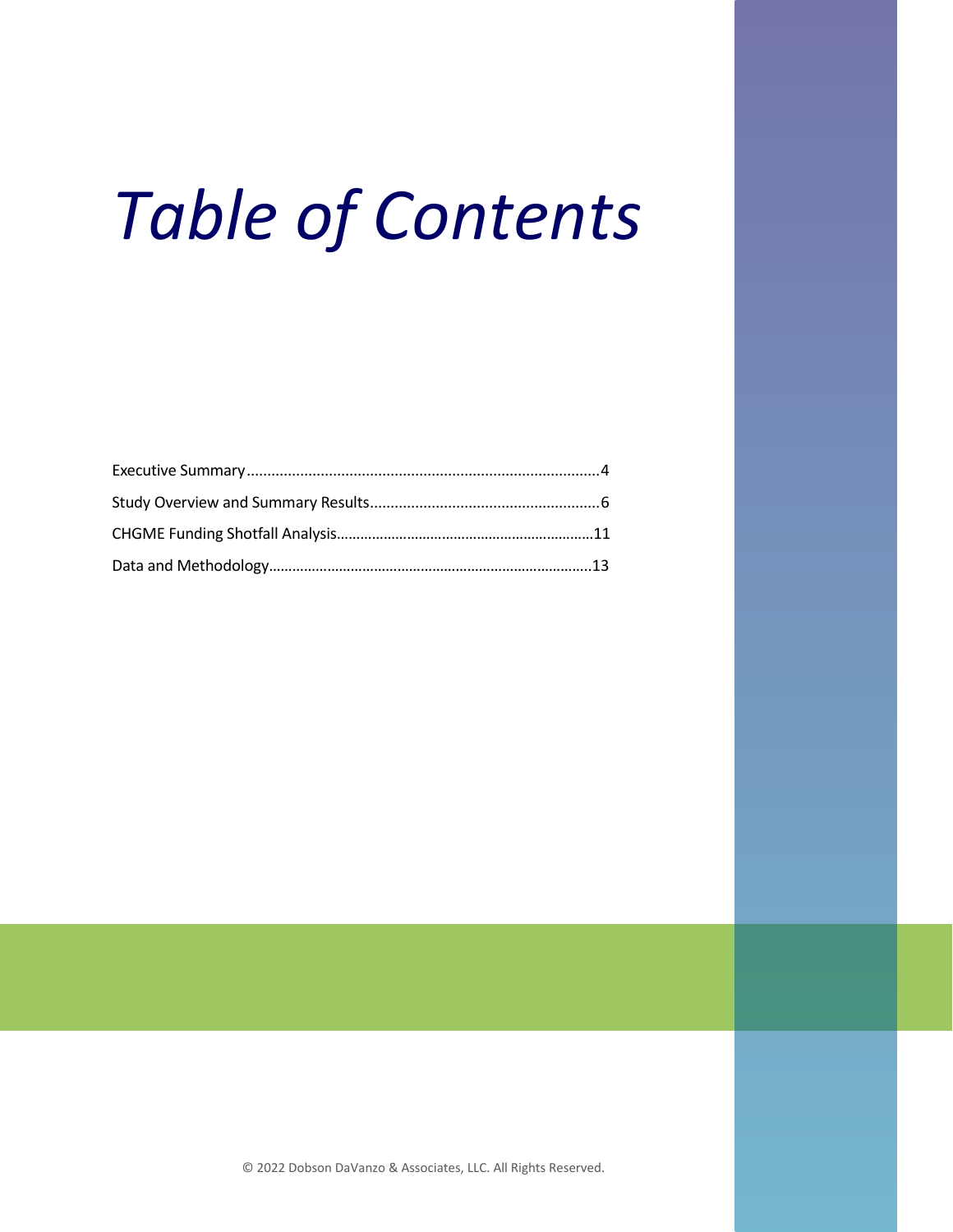## <span id="page-3-0"></span>*Executive Summary*

### **CHGME Program Overview**

The Children's Hospitals Graduate Medical Education (CHGME) Payment Program provides eligible children's teaching hospitals<sup>1</sup> with federal funding to support the training of medical residents who become pediatricians and pediatric specialists, including the training of residents in pediatric dentistry and pediatric psychology.

The CHGME program was created by Congress in 1999 to compensate for the disparity in the level of federal GME funding for teaching children's hospitals versus other types of teaching hospitals that primarily serve adults. CHGME-eligible children's hospitals treat virtually no Medicare patients<sup>2</sup> and therefore receive almost no Direct Graduate Medical Education (DGME) or Indirect Graduate Medical Education (IME) funding from Medicare, the primary source of federal support for training the healthcare workforce.<sup>3</sup> The 59 children's hospitals that currently receive funding support through CHGME represent approximately one percent of all hospitals but train approximately half of all pediatricians, including almost sixty percent of pediatric specialists.<sup>4</sup>

### **Medical Education Funding Overview**

While the Medicare GME and CHGME programs are similar in many ways, significant differences exist. Medicare GME is funded through mandatory add-on payments to hospital Medicare payments, while CHGME is funded through the annual congressional discretionary appropriation process. Additionally, unlike Medicare GME payments which grow as overall Medicare spending increases, total available CHGME funding is capped annually. CHGME funding for FY 2022 is set at \$375 million.

<sup>&</sup>lt;sup>1</sup> Eligible children's hospitals are officially noted as 'freestanding' by HRSA, but today include a range of organizational models. <sup>2</sup> Less than one-half of one percent of inpatient care provided at CHGME hospitals is covered by Medicare, compared to general acute care teaching hospitals where approximately one-half of inpatient care is Medicare. Source: CHA analysis of FY2020 AHA database.

<sup>&</sup>lt;sup>3</sup> The combination of Medicare DGME and IME payments are referred to as Medicare GME funding throughout this report.

<sup>4</sup> Source: CHA analysis of AMA Graduate Medical Education Database 2020.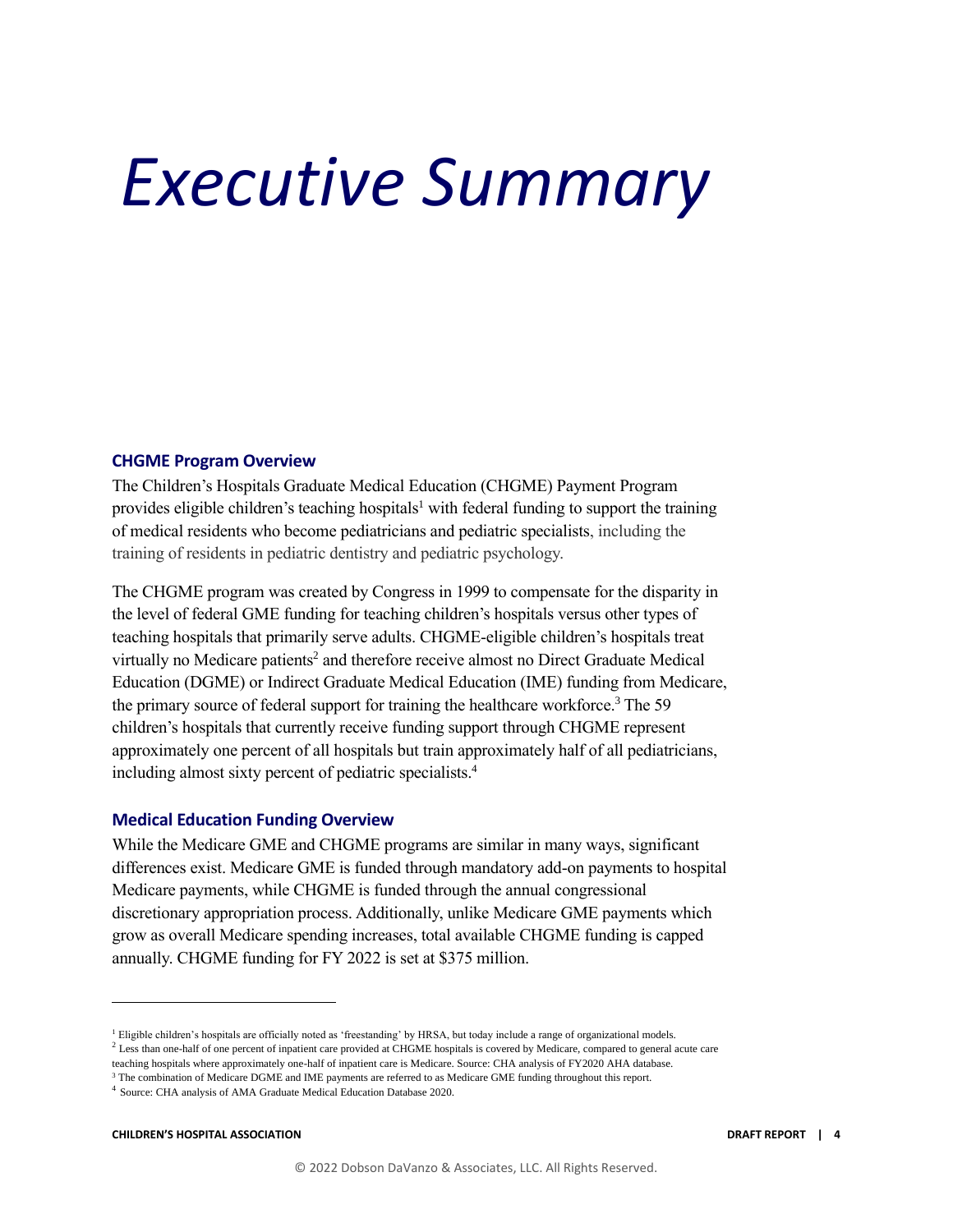As a result of these structural differences, the degree of support each program provides to recipient hospitals differs greatly. This analysis conducted by Dobson | DaVanzo & Associates, LLC shows a significant and growing shortfall in the level of federal support for pediatric training in children's teaching hospitals as compared to the support provided by Medicare to general acute care teaching hospitals that primarily serve adults.<sup>5</sup>

### **Study Overview**

Dobson | DaVanzo & Associates, LLC was commissioned by the Children's Hospital Association (CHA) to update a [previous analysis](https://www.childrenshospitals.org/-/media/Files/CHA/Main/Issues_and_Advocacy/Key_Issues/Graduate_Medical_Education/Issue-Briefs-and-Reports/2013/Comparative_Analysis_of_GME_Funding_040313.pdf) of payments to children's hospitals under CHGME. These CHGME payments were then compared to Medicare IME and DGME payments received by general acute care teaching hospitals on a per-resident basis. The primary data sources used were the most recent years of available Medicare cost reports (2008 through 2019) from the Centers for Medicare and Medicaid Services (CMS), which contains information on resident counts for both children's teaching hospitals and general teaching hospitals as well as Medicare IME and DGME payments received by general teaching hospitals. Medicare cost reports do not contain information on CHGME payments, so our analysis was supplemented with information on CHGME payments (2008 through 2021) for each children's teaching hospital from the Health Resources and Services Administration (HRSA).

### **Key Findings**

This report confirms that a significant funding shortfall persists between the per-resident support provided under CHGME and the support provided under Medicare GME. At the FY 2022 funding level of \$375 million, the average CHGME payment per full-time equivalent (FTE) resident is \$79,813. By comparison, an analysis of average per-resident support provided under Medicare GME shows a per-resident payment of \$156,128. On a per-resident basis, current CHGME funding represents approximately 51 percent of Medicare GME support for training in general acute care teaching hospitals.

Going forward, the gap between Medicare GME and CHGME will widen further, unless additional funding is added to the CHGME program. If CHGME funding remains unchanged from its 2022 levels of \$375 million per year, CHGME will only provide approximately 46 percent of the support that Medicare currently provides on a per-resident level by 2026.

<sup>5</sup> This report uses the term "general acute care teaching hospitals" to refer to those teaching hospitals that receive Medicare GME and do not primarily care for children ages 18 or younger.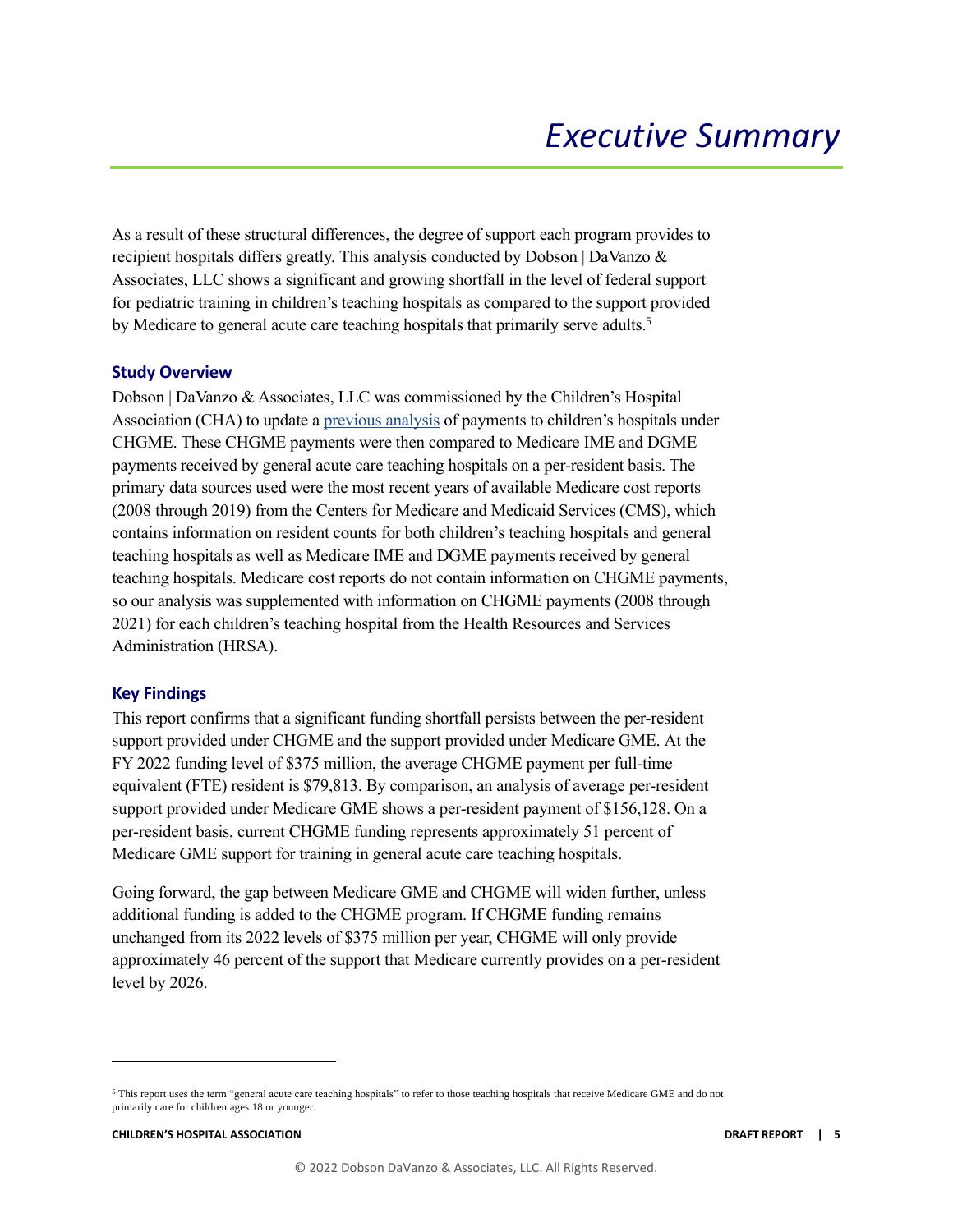## <span id="page-5-0"></span>*Study Overview and Summary Results*

### **Study Overview**

The Children's Hospital Graduate Medical Education (CHGME) Payment Program provides funding to eligible children's teaching hospitals<sup>6</sup> to support the training of medical residents. CHGME payments to hospitals are based on a given hospital's full time equivalent (FTE) residency position count in addition to other characteristics of the hospital (e.g., case-mix index, patient volume, wage index, etc.).

General acute care teaching hospitals that primarily serve adults receive Medicare GME funding to support their residency programs through direct and indirect medical education payments. Medicare Direct Graduate Medical Education (DGME) supports Medicare's share of the direct cost of residents and is based on each hospital's FTE residency count (up to that hospital's cap as set by Medicare<sup>7</sup>), a per-resident cost amount, and its Medicare utilization (i.e., Medicare inpatient days as a percent of total inpatient days). General teaching hospitals also receive Medicare support to cover the indirect cost of medical education (IME) that is paid as an add-on to the Medicare payment amount for each Medicare inpatient discharge and is based on a hospital's

<sup>6</sup> Eligible children's hospitals are officially noted as 'freestanding' by HRSA, but today include a range of organizational models.

 $7$  For most hospitals, Medicare caps the number of residents it will fund per hospital based on how many residents it funded in 1996.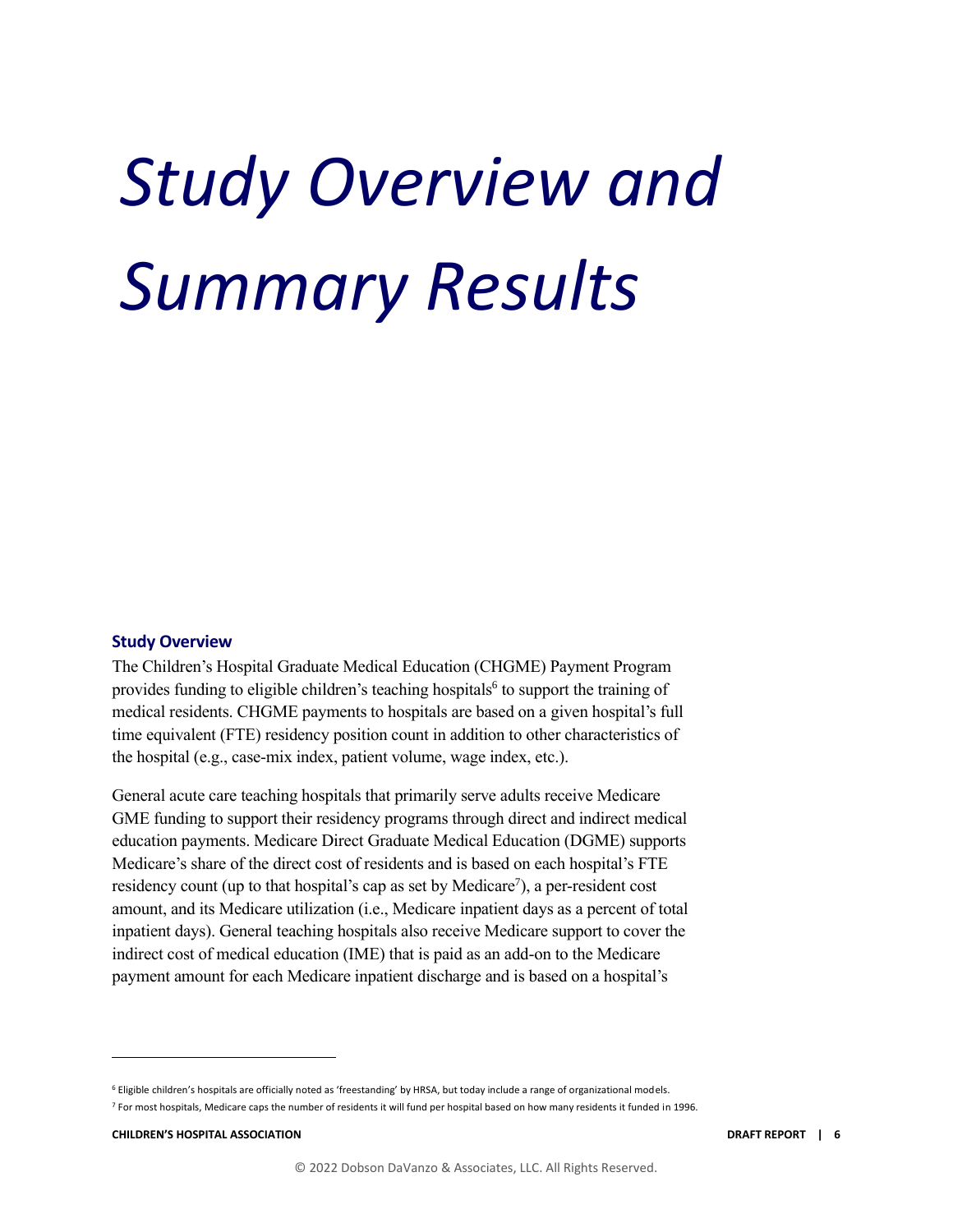resident-to-bed ratio. IME payments are intended to provide additional funding for the higher hospital costs associated with teaching programs and their missions.<sup>8</sup>

Dobson | DaVanzo & Associates, LLC was commissioned by the Children's Hospital Association (CHA) to update ou[r previous analysis](https://www.childrenshospitals.org/-/media/files/public-policy/chgme_workforce/reports/CHGME_Dobson_Report_Summary_April2018.pdf) of payments to children's hospitals under CHGME. These CHGME payments were then compared to Medicare GME payments received by general acute care teaching hospitals on a per-resident basis to be able to compare payment levels.

The primary data sources used were the most recent years of available Medicare cost reports (2008 through 2019) from the Centers for Medicare and Medicaid Services (CMS), which contains information on resident counts for both children's teaching hospitals and general teaching hospitals as well as Medicare IME and DGME payments received by general teaching hospitals. Medicare cost reports do not contain information on CHGME payments, so our analysis was supplemented with information on CHGME payments (2008 through 2021) for each children's teaching hospital from the Health Resources and Services Administration (HRSA).

### **Summary Results**

Under the Consolidated Appropriations Act, 2022 (H.R. 2471), CHGME funding to children's hospitals was increased to \$375 million for 2022. Historically, according to HRSA information, the amount of total funding that is ultimately paid out annually to hospitals in the CHGME program is equal to the amount appropriated by Congress minus costs incurred by HRSA to administer the program (i.e., in FY 2021, while Congress appropriated \$350 million for CHGME, HRSA data show that total payments to recipient hospitals were \$331.8 million, including quality bonus payments of \$1.8 million, which results in administrative costs of \$18.2 million). We assume a similar amount in administrative costs each year moving forward.

Congressional appropriations are determined annually. Funding levels for individual programs can fluctuate in any given year. Moreover, it is possible that funding for a program could be eliminated entirely in a given year. However, for the purposes of this report and making comparisons between CHGME and Medicare payments for graduate medical education, we have assumed a consistent level of funding for the CHGME program going forward through FY 2026. If FY 2022's level of funding of \$375 million was maintained through 2026, we estimate that qualifying children's hospitals would continue

<sup>8</sup> The combination of Medicare DGME and IME payments are referred to as Medicare GME funding throughout the remainder of this report.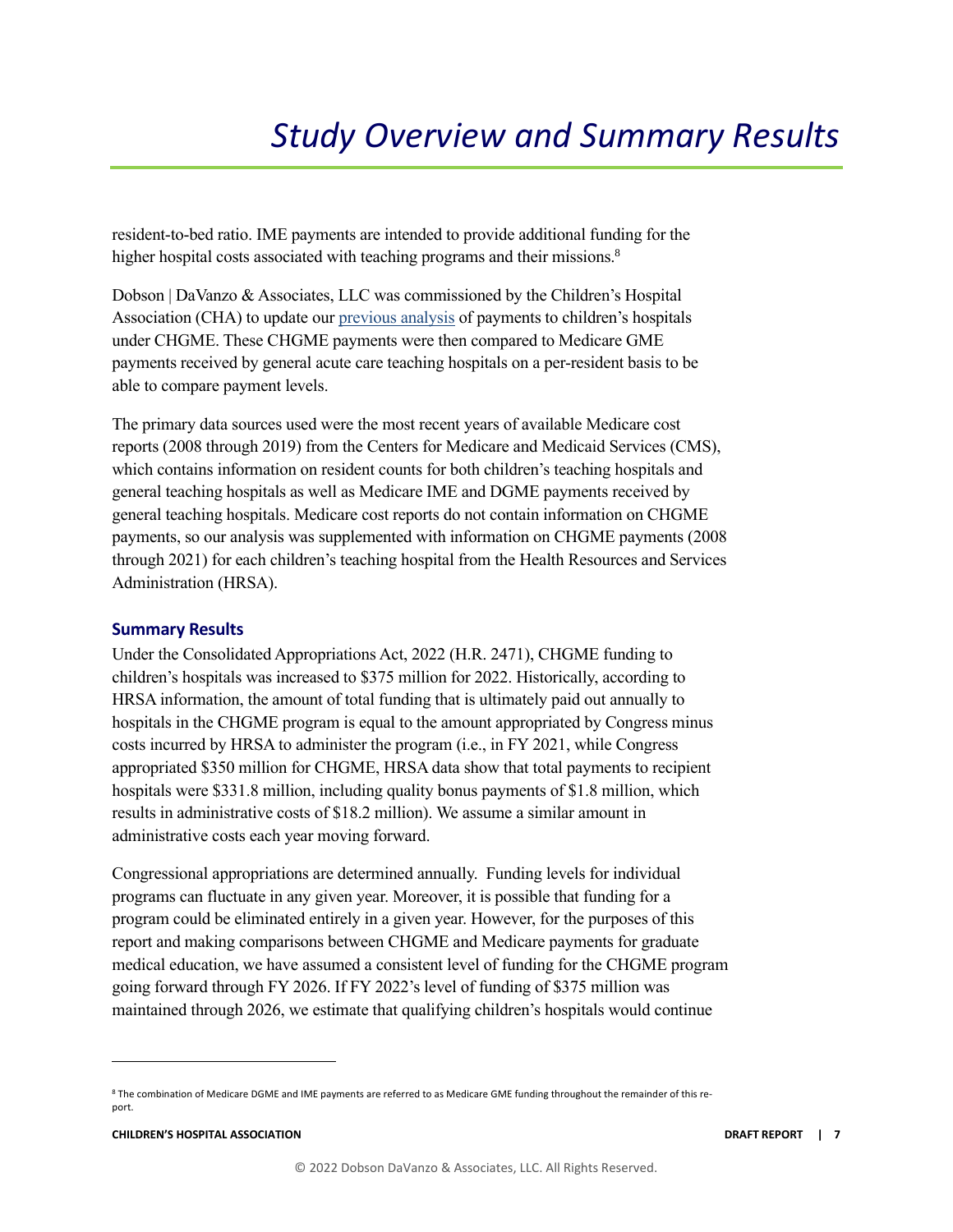## *Study Overview and Summary Results*

to receive approximately \$356.8 million annually in total payments, which, on an annual per-FTE-resident basis, amounts to \$79,813.

For comparative purposes, we computed a composite payment amount per resident consistent with the methodology used by the Medicare program. The IME portion of payments is determined based on the unweighted number of FTE residents up to the hospital's cap, and the DGME portion is based on the weighted number of FTE residents up to the hospital's cap. Therefore, per-resident payment amount is computed as follows for this report:



Total HRSA CHGME payments to children's hospitals increased from \$288.2 million in 2008 to \$301.5 million in 2010 (**Exhibit 1**). The CHGME payment level, on an FTEresident basis, was consistently about 62 percent of Medicare GME payments to general acute care teaching hospital payments per resident. CHGME payments were reduced to \$252.9 million in 2011 and \$250.1 in 2012 due to CHGME appropriations cuts. This reduction substantially decreased the payments per resident received by children's hospitals relative to general acute care teaching hospitals to 51 and 48 percent respectively.

Due to sequestration, CHGME payments to hospitals were further reduced to \$236.3 million in 2013, which represented 44 percent of Medicare GME payments to general acute care teaching hospitals on a per-resident basis. CHGME payments have increased to \$356.8 million in 2022, where they are currently 51 percent of Medicare GME payments to general acute care teaching hospitals on a per-resident basis.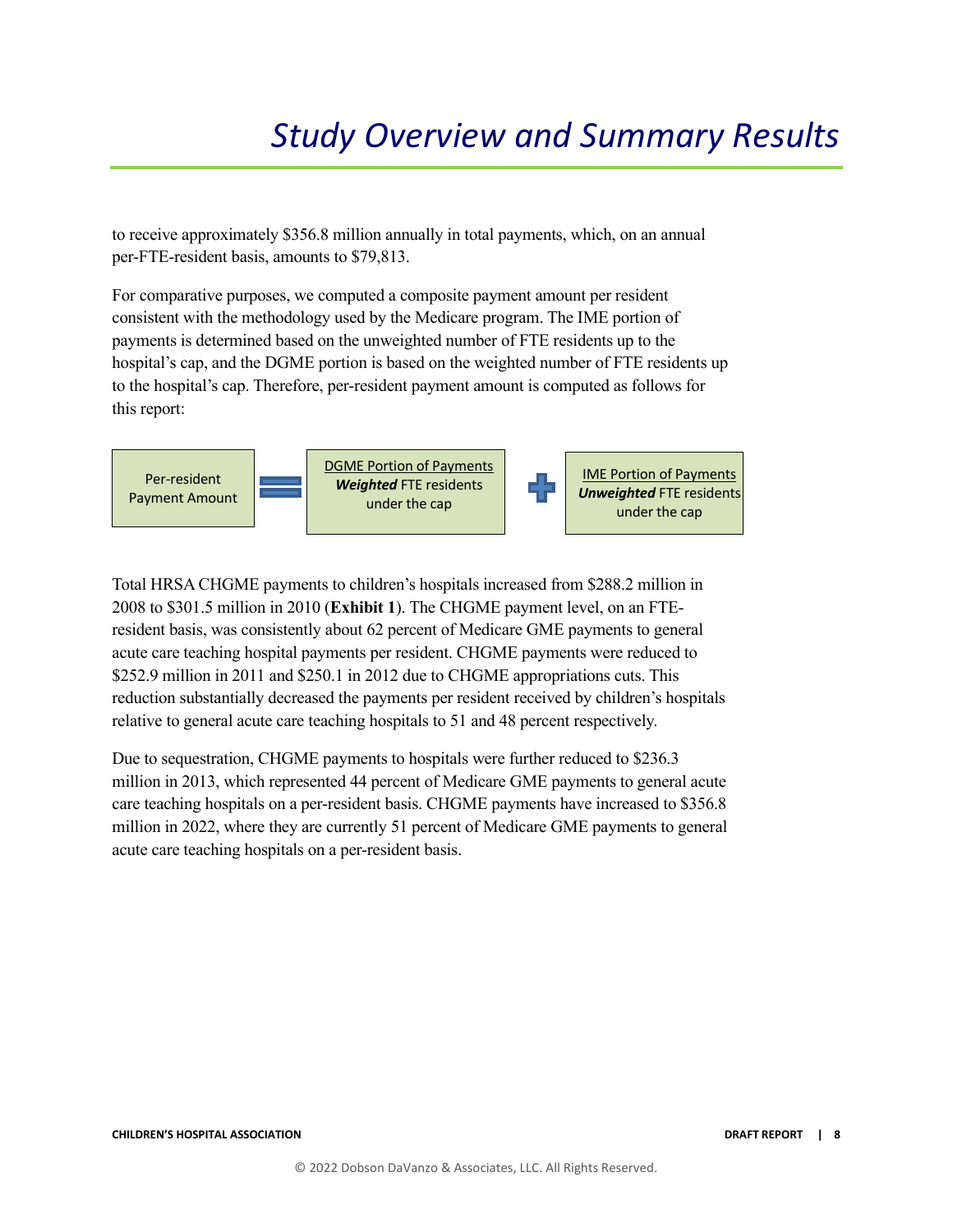### *Study Overview and Summary Results*

|                                         |                                  | <b>General Teaching Hospitals</b>                          |                                                                          |                                    | <b>Children's Teaching Hospitals</b>                          |                                                         |                                                                                              |  |
|-----------------------------------------|----------------------------------|------------------------------------------------------------|--------------------------------------------------------------------------|------------------------------------|---------------------------------------------------------------|---------------------------------------------------------|----------------------------------------------------------------------------------------------|--|
| <b>Federal</b><br><b>Fiscal</b><br>Year | Num-<br>ber of<br>Hospi-<br>tals | <b>Total Medicare</b><br><b>GME Payments</b><br>(millions) | <b>Medicare</b><br><b>GME Pay-</b><br>ments per<br>Resident <sup>1</sup> | <b>Number</b><br>of Hospi-<br>tals | <b>Total</b><br><b>CHGME</b><br><b>Payments</b><br>(millions) | <b>CHGME Pay-</b><br>ments per<br>Resident <sup>1</sup> | <b>CHGME</b> as<br><b>Percent of</b><br><b>Medicare</b><br><b>GME</b> per<br><b>Resident</b> |  |
| 2008                                    | 1,070                            | \$9,221.1                                                  | \$110,681                                                                | 57                                 | \$288.2                                                       | \$69,866                                                | 63%                                                                                          |  |
| 2009                                    | 1,058                            | \$9,652.4                                                  | \$114,728                                                                | 56                                 | \$296.7                                                       | \$70,584                                                | 62%                                                                                          |  |
| 2010                                    | 1,057                            | \$9,963.8                                                  | \$115,711                                                                | 56                                 | \$301.5                                                       | \$71,296                                                | 62%                                                                                          |  |
| 2011                                    | 1,060                            | \$10,250.2                                                 | \$116,980                                                                | 55                                 | \$252.9                                                       | \$59,907                                                | 51%                                                                                          |  |
| 2012                                    | 1,059                            | \$10,685.6                                                 | \$120,023                                                                | 55                                 | \$250.1                                                       | \$58,088                                                | 48%                                                                                          |  |
| 2013                                    | 1,062                            | \$10,946.1                                                 | \$122,218                                                                | 54                                 | \$236.3                                                       | \$54,364                                                | 44%                                                                                          |  |
| 2014                                    | 1,087                            | \$11,317.7                                                 | \$122,952                                                                | 54                                 | \$249.7                                                       | \$57,455                                                | 47%                                                                                          |  |
| 2015                                    | 1,117                            | \$12,009.9                                                 | \$128,347                                                                | 57                                 | \$250.0                                                       | \$57,281                                                | 45%                                                                                          |  |
| 2016                                    | 1,133                            | \$12,661.4                                                 | \$132,154                                                                | 58                                 | \$280.6                                                       | \$63,960                                                | 48%                                                                                          |  |
| 2017                                    | 1,161                            | \$13,327.7                                                 | \$136,280                                                                | 58                                 | \$282.8                                                       | \$63,779                                                | 47%                                                                                          |  |
| 2018                                    | 1,187                            | \$14,172.4                                                 | \$141,646                                                                | 58                                 | \$299.4                                                       | \$67,789                                                | 48%                                                                                          |  |
| 2019                                    | 1,199                            | \$14,858.7                                                 | \$145,435                                                                | 58                                 | \$308.0                                                       | \$68,901                                                | 47%                                                                                          |  |
| 2020 <sup>2</sup>                       | 1,199                            | \$15,263.7                                                 | \$148,151                                                                | 59                                 | \$323.7                                                       | \$72,406                                                | 49%                                                                                          |  |
| 2021 <sup>2</sup>                       | 1,199                            | \$15,614.5                                                 | \$151,294                                                                | 59                                 | \$331.8                                                       | \$74,221                                                | 49%                                                                                          |  |
| Projected                               |                                  |                                                            |                                                                          |                                    |                                                               |                                                         |                                                                                              |  |
| 2022                                    | 1,199                            | \$16,119.1                                                 | \$156,128                                                                | 59                                 | \$356.8                                                       | \$79,813                                                | 51%                                                                                          |  |
| 2023                                    | 1,199                            | \$16,614.9                                                 | \$160,770                                                                | 59                                 | \$356.8                                                       | \$79,813                                                | 50%                                                                                          |  |
| 2024                                    | 1,199                            | \$17,078.5                                                 | \$165,120                                                                | 59                                 | \$356.8                                                       | \$79,813                                                | 48%                                                                                          |  |
| 2025                                    | 1,199                            | \$17,559.9                                                 | \$169,642                                                                | 59                                 | \$356.8                                                       | \$79,813                                                | 47%                                                                                          |  |
| 2026                                    | 1,199                            | \$18,023.1                                                 | \$174,059                                                                | 59                                 | \$356.8                                                       | \$79,813                                                | 46%                                                                                          |  |

### **Exhibit 1: Actual and Projected CHGME Payments Compared to Medicare GME Payments in Total and per Resident Assuming \$375 Million CHGME Funding Through 2026**

1/ For this analysis we computed a single composite Medicare IME and DGME (referred to as Medicare GME) payment per resident and a composite CHGME payment per resident that is described in the Methodology section of this report.

2/ Medicare DGME and IME payments and resident counts for general teaching hospitals for 2020-2026 are projections. Actual total CHGME payments for 2008-2021 are obtained from HRSA and total CHGME payments for 2022-2026 are projected. CHGME payment per resident for 2021 uses actual CHGME payments and projected resident counts.

3/ Totals may not add due to rounding.

Source: Dobson | DaVanzo analysis of Medicare Hospital Cost Reports for 2008-2019, CHGME payments per hospital for 2008-2021, and projections through 2026 using CBO assumptions.

Future Congresses will make decisions on program funding going forward. However, for purposes of this study, we have assumed a continuation of 2022 funding levels. Regardless of what happens with CHGME funding, Medicare GME payments to general acute care teaching hospitals will increase due to annual updates to the Medicare per-resident DGME amount and Medicare inpatient hospital payment updates, which will affect Medicare IME payments. Thus, assuming no changes to CHGME funding, we estimate that CHGME per-

### **CHILDREN'S HOSPITAL ASSOCIATION DRAFT REPORT | 9**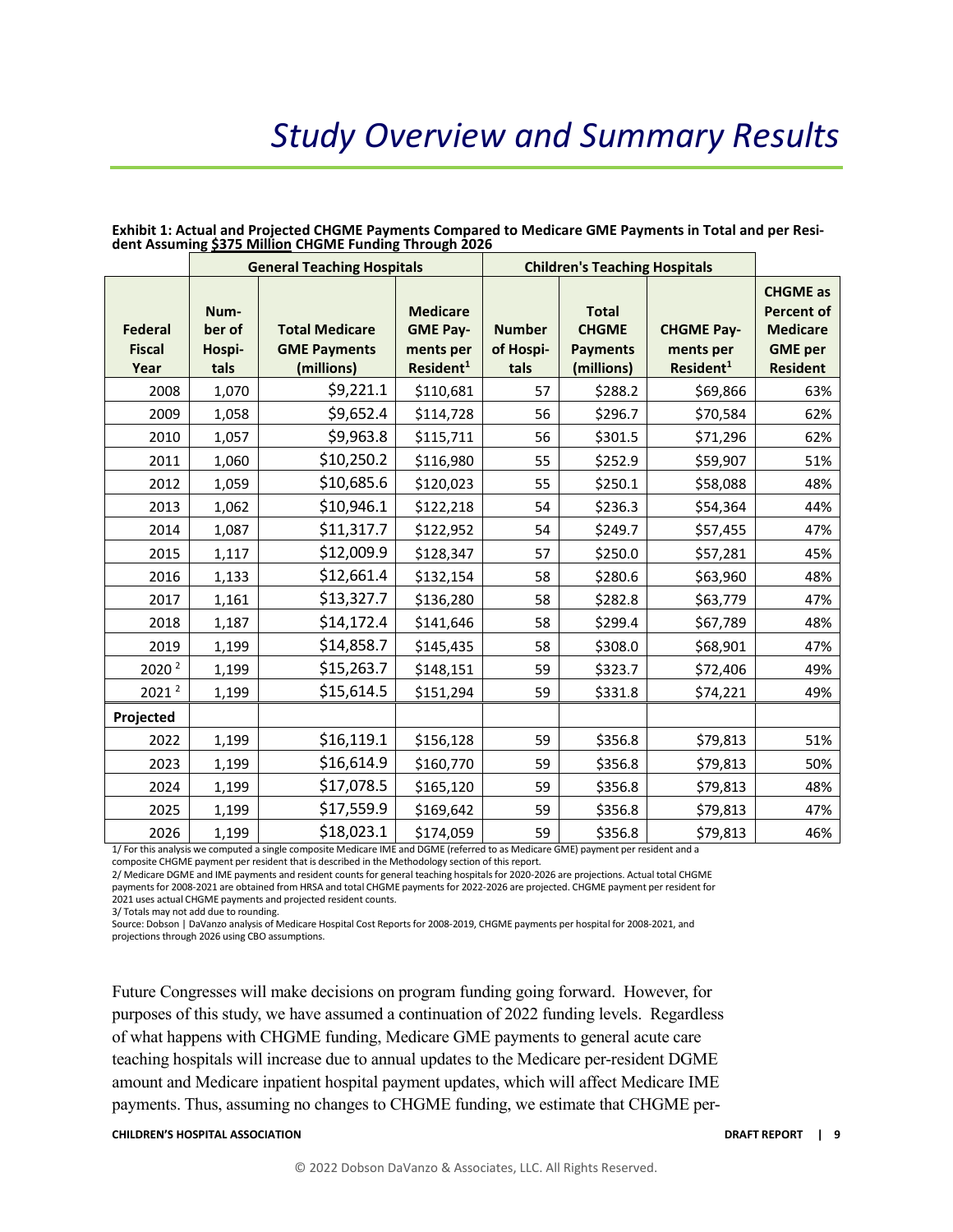resident payments relative to Medicare GME per-resident payments will decline from 51 percent in 2022 to 46 percent in 2026 as shown in **Exhibit 2**.



**Exhibit 2: Actual and Projected CHGME Payments Compared to Medicare GME Payments per Resident** 

Source: Dobson | DaVanzo analysis of Medicare Hospital Cost Reports for 2008-2019, CHGME payments per hospital, and projections through 2026 using CBO assumptions.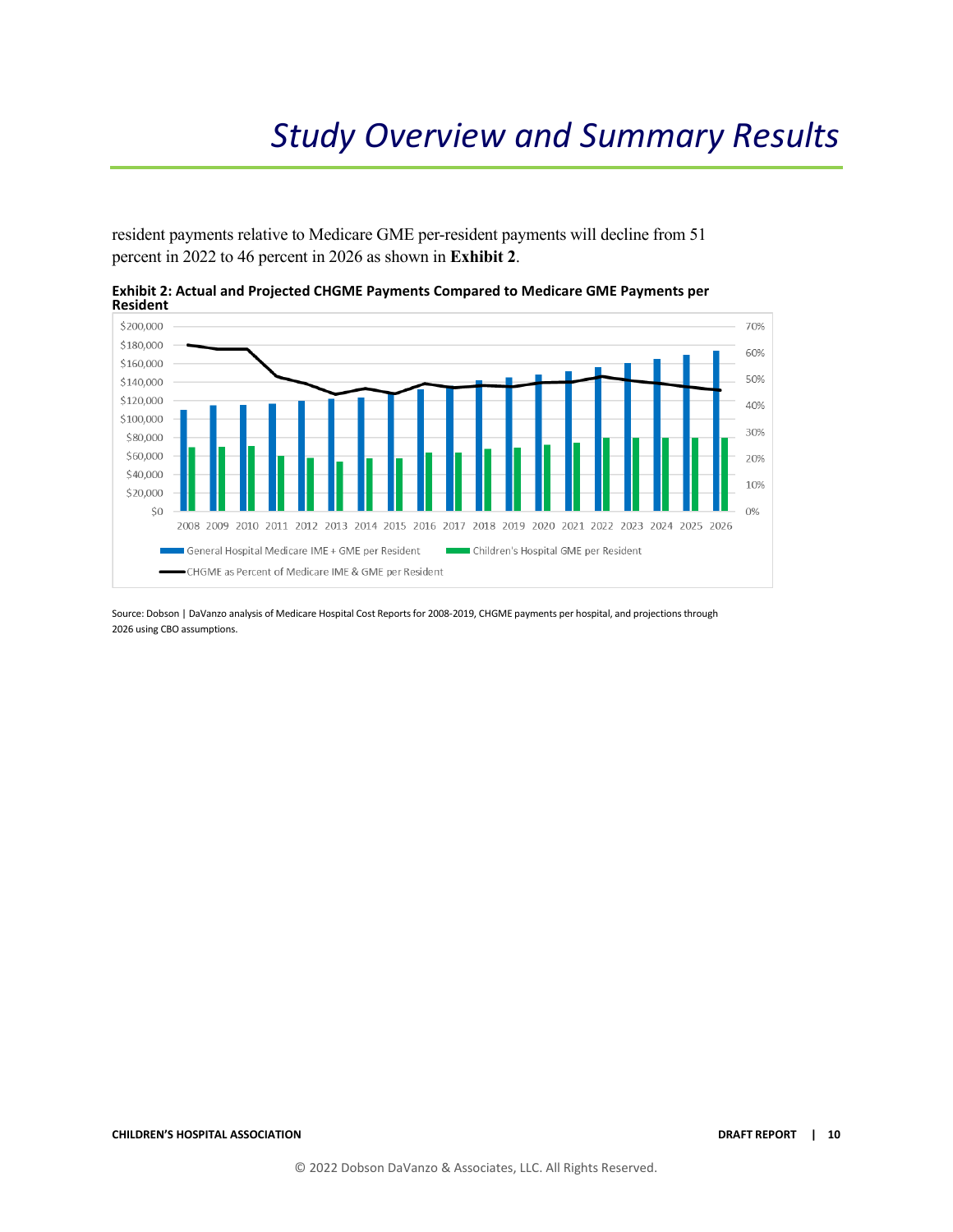# *CHGME Funding Shortfall Analysis*

This section provides cost estimates under alternative CHGME funding scenarios. Under each scenario, we estimate the CHGME payments that would be required to eliminate funding shortfalls wholly or partially between CHGME payments to children's hospitals and Medicare GME payments projected to be made to general acute care teaching hospitals on a per-resident basis.

In FY 2022, we found that CHGME payments are 51 percent of Medicare payments to general acute care teaching hospitals on a per-resident basis (**shown above in Exhibit 1**). To maintain that same level of funding relative to Medicare on a per-resident basis through 2026 would require average annual CHGME payments to hospitals of \$376.5 million (\$394.7 million average appropriations) over the 2022-2026 period<sup>9</sup> (Exhibit 3).

|                                         |         |         | <b>CHGME Payments to Hospitals by Fiscal Year (in millions)</b> |         |         |                                               |                                             |  |  |  |  |
|-----------------------------------------|---------|---------|-----------------------------------------------------------------|---------|---------|-----------------------------------------------|---------------------------------------------|--|--|--|--|
| <b>CHGME Funding</b><br><b>Scenario</b> | 2022    | 2023    | 2024                                                            | 2025    | 2026    | Avg. Annual<br><b>Payments</b><br>2022 - 2026 | Avg. Annual<br>Appropriation<br>2022 - 2026 |  |  |  |  |
| \$375 million                           | \$356.8 | \$356.8 | \$356.8                                                         | \$356.8 | \$356.8 | \$356.8                                       | \$375.0                                     |  |  |  |  |
| 51% of Medicare                         | \$356.0 | \$366.6 | \$376.5                                                         | \$386.8 | \$396.9 | \$376.5                                       | \$394.7                                     |  |  |  |  |
| 55% of Medicare                         | \$383.9 | \$395.3 | \$406.0                                                         | \$417.1 | \$428.0 | \$406.1                                       | \$424.3                                     |  |  |  |  |
| 60% of Medicare                         | \$418.8 | \$431.3 | \$442.9                                                         | \$455.1 | \$466.9 | \$443.0                                       | \$461.2                                     |  |  |  |  |
| 65% of Medicare                         | \$453.7 | \$467.2 | \$479.8                                                         | \$493.0 | \$505.8 | \$479.9                                       | \$498.1                                     |  |  |  |  |
| 70% of Medicare                         | \$488.6 | \$503.1 | \$516.8                                                         | \$530.9 | \$544.7 | \$516.8                                       | \$535.0                                     |  |  |  |  |
| 75% of Medicare                         | \$523.5 | \$539.1 | \$553.7                                                         | \$568.8 | \$583.6 | \$553.7                                       | \$571.9                                     |  |  |  |  |
| 100% of Medicare                        | \$698.0 | \$718.8 | \$738.2                                                         | \$758.4 | \$778.2 | \$738.3                                       | \$756.5                                     |  |  |  |  |

**Exhibit 3: Projected CHGME Payments under Various Funding Levels Relative to Medicare GME Payments per Resident (in millions)**

Source: Dobson | DaVanzo analysis of Medicare Hospital Cost Reports for 2008-2019, CHGME payments per hospital, and projections through 2026 using CBO assumptions. Payments exclude amounts withheld by HRSA to cover cost of administering the CHGME program.

<sup>9</sup> Payments to the CHGME hospitals exclude amounts withheld from the total appropriated funds by HRSA to cover the costs of administering the CHGME program.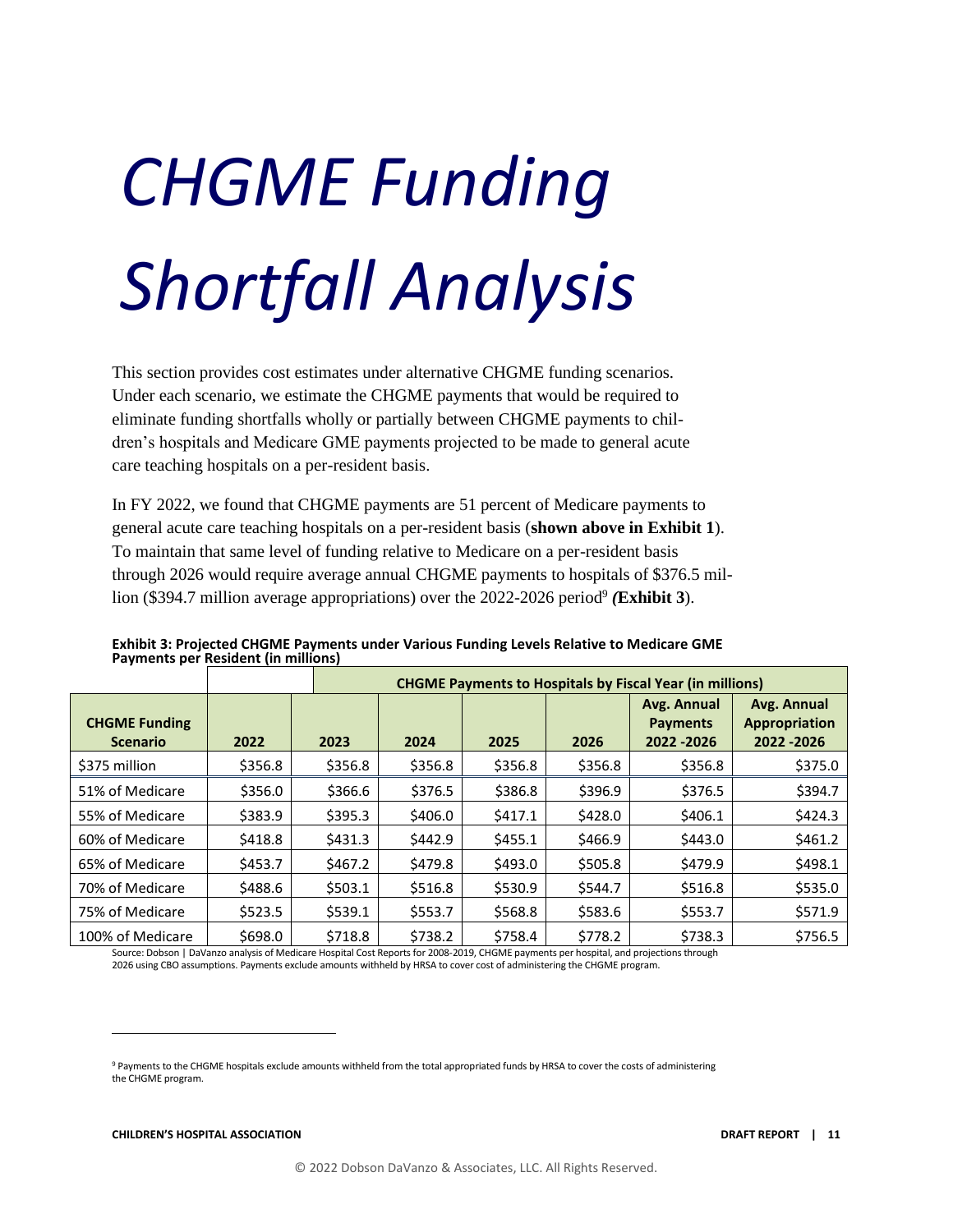If CHGME payments were increased to represent 55 percent of Medicare GME payments per resident, total average CHGME payments would be \$406.1 million (\$424.3 million average appropriations) per year, which would require an additional \$49.3 million per year (\$424.3 million minus \$375.0 million).

Assuming CHGME payments were increased to represent 75 percent of Medicare GME payments per resident, total average CHGME payments would be \$553.7 million (\$571.9 million average appropriations) per year, which would require an additional \$196.9 million per year (\$571.9 million minus \$375.0 million).

In order to achieve full parity with Medicare GME payments per resident, total average CHGME payments would be \$738.3 million (\$756.5 million average appropriations) per year, which would require an additional \$381.5 million per year (\$756.5 million minus \$375.0 million).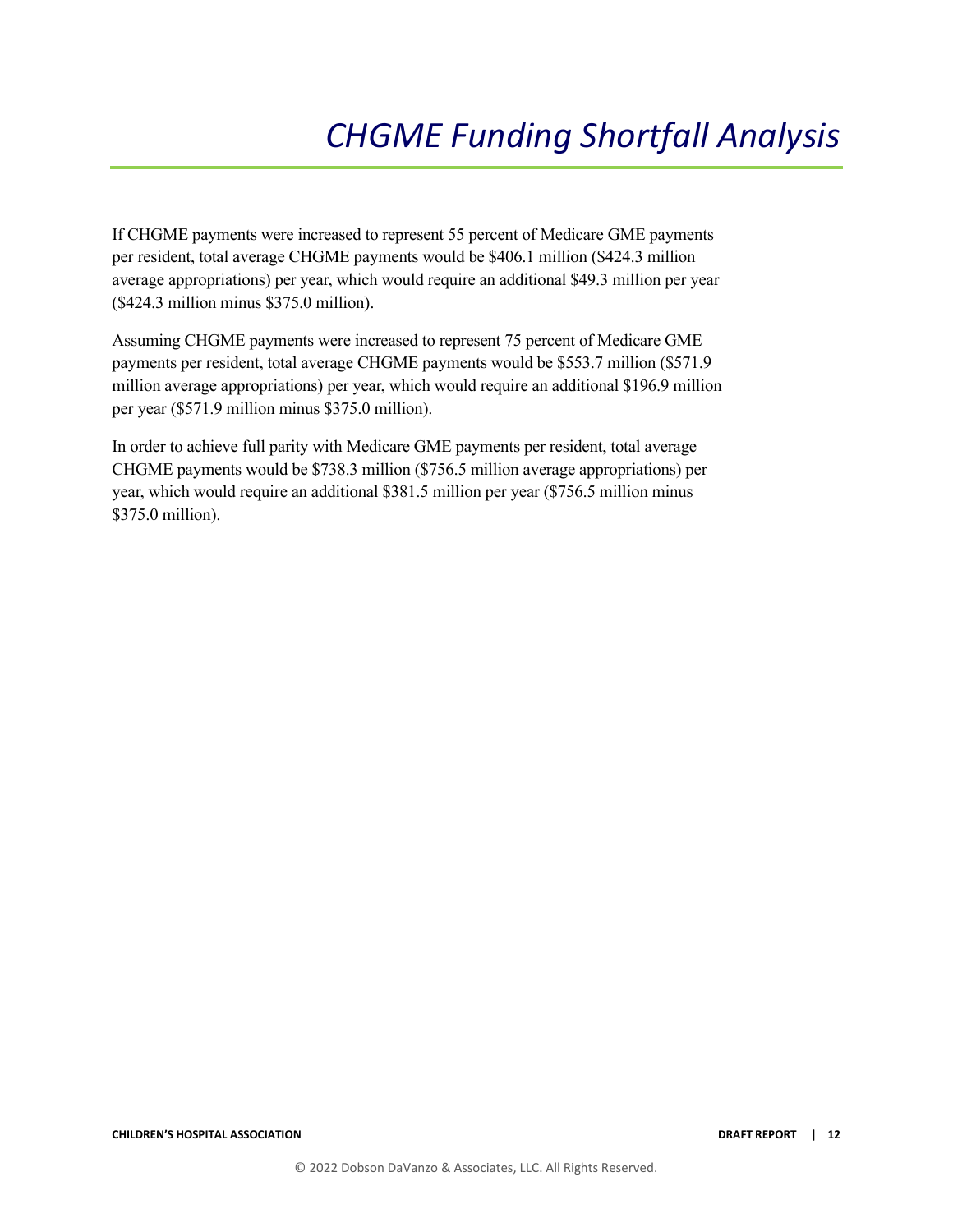This section describes the data and methodology used to determine the number of weighted and unweighted FTE residents and Medicare IME and DGME payments for general acute care teaching hospitals as well as to calculate the payments per resident.<sup>10</sup> This section describes the assumptions used to project the number of residents and Medicare payments through 2026. Finally, we describe the data and methods used to calculate the number of weighted and unweighted FTE residents and CHGME payments per resident (as well as our assumptions for developing projections through 2026).

### **Calculating Medicare IME and DGME Payments per Resident for General Acute Care Hospitals**

The primary data sources used to calculate Medicare IME and DGME payments per resident were the Medicare Hospital Cost Reports for 2008 through 2019, which was the last year of complete cost report data. To collect this information, we used Medicare Hospital Cost Report data, specifically the September 2021 release which was downloaded from CMS in November 2021.

Using the Medicare Cost Report data, we extracted the reported number of FTE residents (actual unweighted FTEs, actual weighted FTEs, unweighted FTEs under the cap, and weighted FTEs under the cap), total Medicare IME payments, and total Medicare Part A and B DGME payments. The majority of the data was extracted from Worksheet E-4, which is the worksheet used to calculate the number of FTE residents under the hospital's resident cap and DGME costs apportioned to the Medicare program. Total Medicare IME payments for both regular Medicare and amounts for Medicare Advantage plans paid directly to hospitals were extracted from Worksheet E, Part A.

For this analysis, we used only general acute care teaching hospitals for comparison to children's hospitals since general hospitals receive both IME and DGME payments from Medicare. **Exhibit 4** shows the number of hospitals, FTE resident counts, Medicare DGME payments and Medicare IME payments for all general acute care teaching hospitals from 2008 through 2019. This provided our recent historical period for Medicare IME and DGME

<sup>10</sup> If the resident is in an initial residency period (IRP), the weighting factor is one. If the resident is not in an initial residency period, then the weighting factor is 0.50.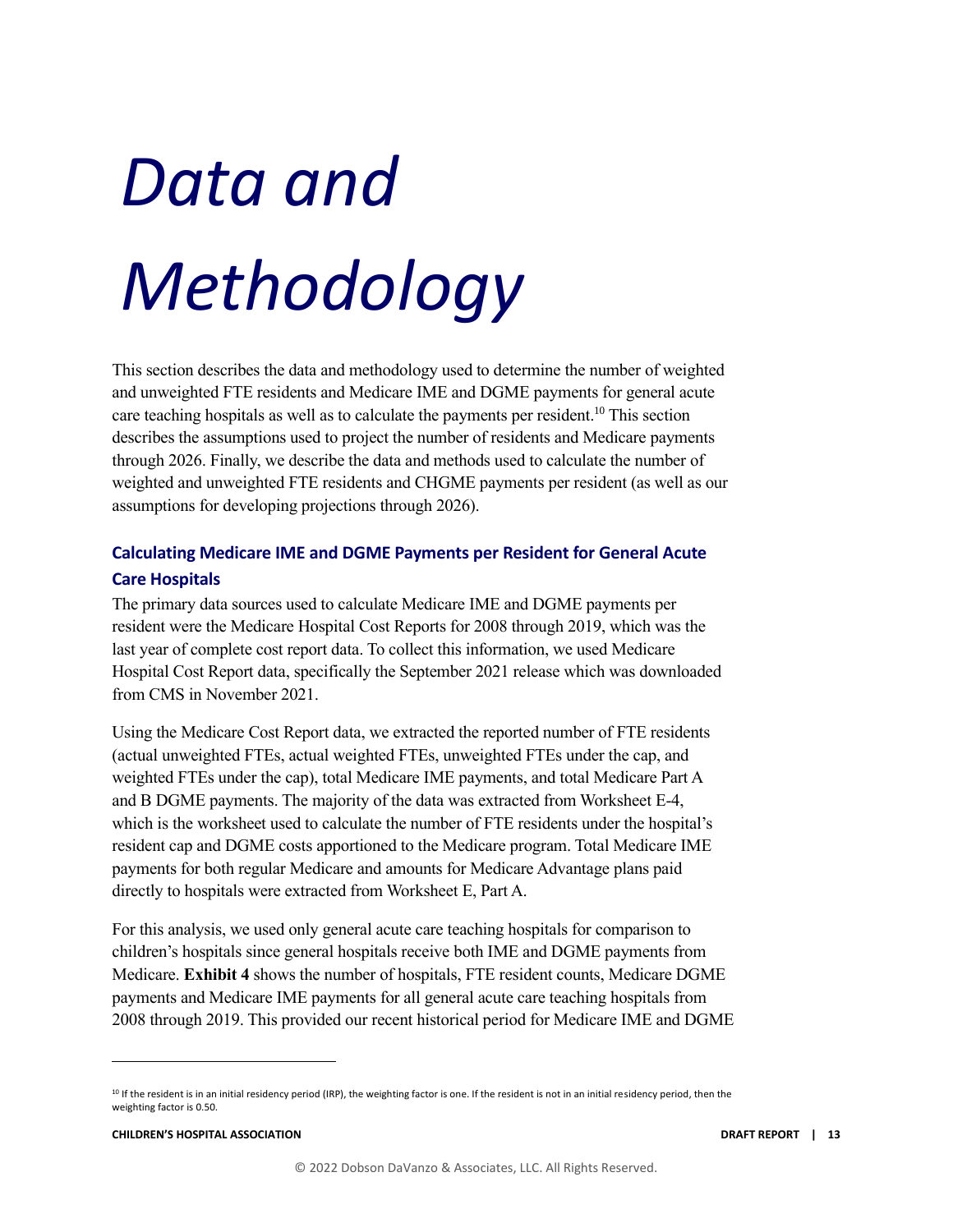payments per resident to these hospitals. Because hospitals have different cost reporting periods, usually based on the hospital's fiscal year, we adjusted Medicare IME and DGME payments for each hospital to the mid-point of the federal fiscal year using CPI-U for all urban consumers from the Bureau of Labor Statistics to adjust DGME payments. We used Medicare IPPS payment updates to adjust Medicare IME payments.

Medicare IME payments are made as an add-on to Medicare DRG payments and are paid for each Medicare discharge. IME payments are determined by the following formula that uses the unweighted number of FTE residents up to the hospital's capped amount and the number of hospital beds:

1.35 x (1 + FTE residents/number of beds) $0.405 - 1$ 

Medicare DGME payments are determined using the weighted number of FTE residents up to a hospital's capped amount multiplied by the hospital's allowed per-resident amount.<sup>11</sup> The share of the cost that Medicare pays is based on the hospital's Medicare inpatient days (including managed care days) as a percent of total hospital inpatient days. Therefore, for this analysis we computed a single composite Medicare IME and DGME payment per resident using the following formula:



<sup>&</sup>lt;sup>11</sup> The Per-resident Amount (PRA) was computed as the hospital's GME costs divided by its number of residents during the base period (FY1984 for most hospitals). The PRA for new hospitals is calculated as the weighted average amount in the region. The PRA is updated annually for inflation using the consumer price index for all urban consumers (CPI-U).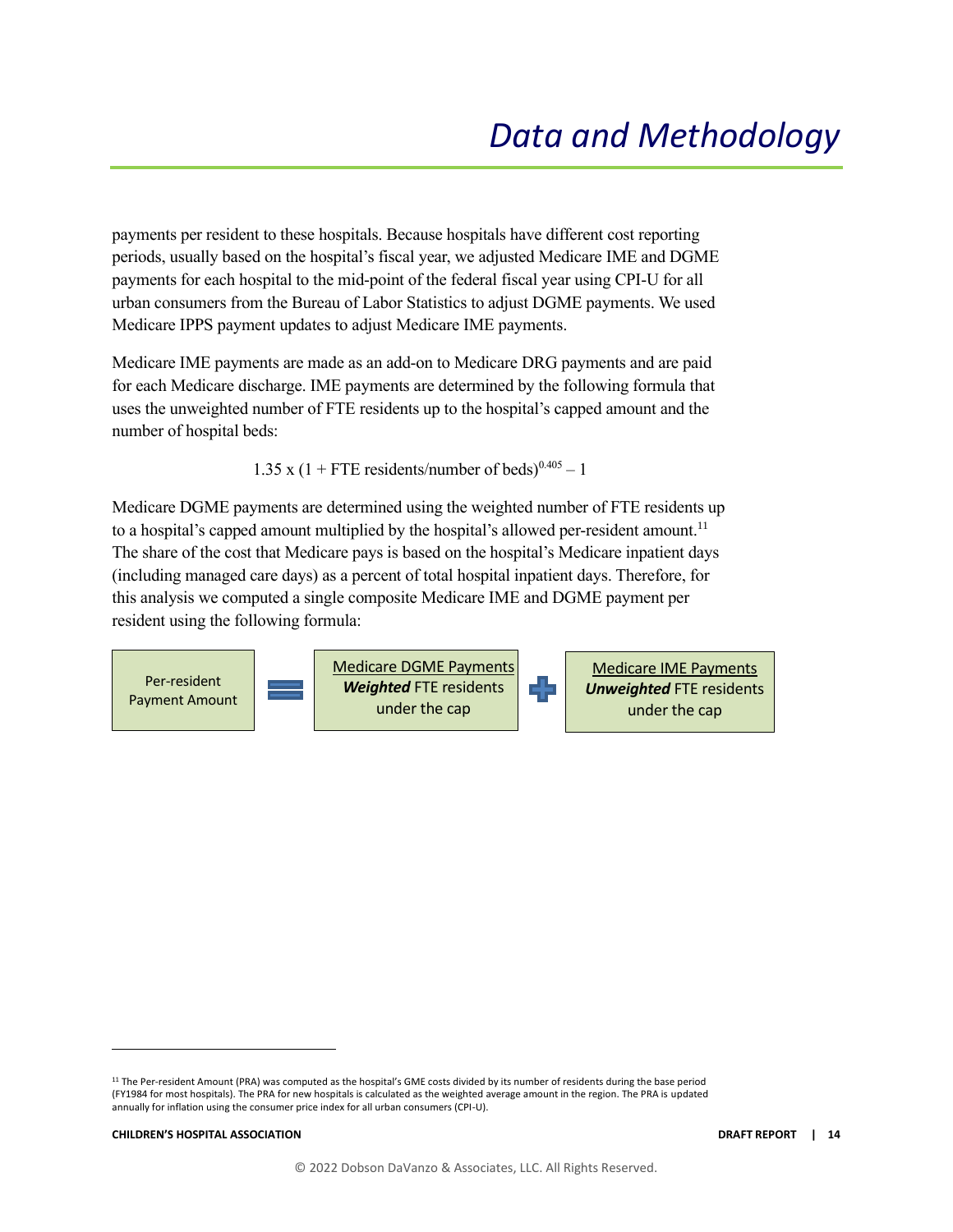### **Exhibit 4: General Acute Care Teaching Hospital Medicare IME and DGME Payments and FTE Resident Counts 2008-2026 (bold numbers indicate projections)**

| Federal<br><b>Fiscal</b><br>Year | <b>Number of</b><br><b>Teaching</b><br><b>Hospitals</b><br>(1) | <b>Unweighted</b><br><b>Count of FTE</b><br>Residents-<br>Actual<br>(2) | <b>Unweighted</b><br><b>FTE Resi-</b><br>dents Under<br>Cap<br>(3) | Weighted<br><b>Count of FTE</b><br>Residents-<br><b>Actual</b><br>(4) | Weighted<br><b>FTE Resi-</b><br>dents Under<br>Cap (5) | <b>Total Medicare</b><br><b>DGME Payments</b><br>(6) | <b>Total Medicare</b><br><b>IME Payments</b><br>(7) | <b>Total Medicare</b><br>DGME + IME Pay-<br>ments<br>$(8)=(6)+(7)$ | <b>Medicare</b><br><b>DGME Pay-</b><br>ment Per<br><b>Weighted FTE</b><br><b>Resident Un-</b><br>der Cap<br>$(9)=(6)/(5)$ | <b>Medicare IME</b><br><b>Payments Per</b><br><b>Unweighted</b><br><b>FTE Resident</b><br><b>Under Cap</b><br>$(10)=(7)/(3)$ | <b>Medicare</b><br>IME + DGME<br><b>Payment Per</b><br><b>FTE Resident</b><br>$(11)= (9)+(10)$ |
|----------------------------------|----------------------------------------------------------------|-------------------------------------------------------------------------|--------------------------------------------------------------------|-----------------------------------------------------------------------|--------------------------------------------------------|------------------------------------------------------|-----------------------------------------------------|--------------------------------------------------------------------|---------------------------------------------------------------------------------------------------------------------------|------------------------------------------------------------------------------------------------------------------------------|------------------------------------------------------------------------------------------------|
| 2008                             | 1,070                                                          | 94,446                                                                  | 86,231                                                             | 84,356                                                                | 77,818                                                 | \$2,988,551,459                                      | \$6,232,508,892                                     | \$9,221,060,351                                                    | \$38,404                                                                                                                  | \$72,277                                                                                                                     | \$110,681                                                                                      |
| 2009                             | 1,058                                                          | 95,785                                                                  | 87,382                                                             | 84,925                                                                | 77,709                                                 | \$2,994,521,876                                      | \$6,657,865,059                                     | \$9,652,386,934                                                    | \$38,535                                                                                                                  | \$76,193                                                                                                                     | \$114,728                                                                                      |
| 2010                             | 1,057                                                          | 98,065                                                                  | 89,627                                                             | 86,785                                                                | 79,191                                                 | \$3,088,709,207                                      | \$6,875,109,232                                     | \$9,963,818,439                                                    | \$39,003                                                                                                                  | \$76,708                                                                                                                     | \$115,711                                                                                      |
| 2011                             | 1,060                                                          | 99,835                                                                  | 91,176                                                             | 88,668                                                                | 80,797                                                 | \$3,235,194,832                                      | \$7,015,017,849                                     | \$10,250,212,681                                                   | \$40,041                                                                                                                  | \$76,939                                                                                                                     | \$116,980                                                                                      |
| 2012                             | 1,059                                                          | 101,597                                                                 | 92,890                                                             | 89,618                                                                | 81,594                                                 | \$3,346,003,007                                      | \$7,339,645,085                                     | \$10,685,648,092                                                   | \$41,008                                                                                                                  | \$79,015                                                                                                                     | \$120,023                                                                                      |
| 2013                             | 1,062                                                          | 102,843                                                                 | 93,846                                                             | 89,389                                                                | 81,468                                                 | \$3,445,938,193                                      | \$7,500,202,300                                     | \$10,946,140,493                                                   | \$42,298                                                                                                                  | \$79,920                                                                                                                     | \$122,218                                                                                      |
| 2014                             | 1,087                                                          | 105,565                                                                 | 96,604                                                             | 91,574                                                                | 83,345                                                 | \$3,520,008,710                                      | \$7,797,693,443                                     | \$11,317,702,153                                                   | \$42,234                                                                                                                  | \$80,718                                                                                                                     | \$122,952                                                                                      |
| 2015                             | 1,117                                                          | 107,570                                                                 | 98,208                                                             | 92,433                                                                | 84,386                                                 | \$3,631,248,789                                      | \$8,378,655,275                                     | \$12,009,904,064                                                   | \$43,032                                                                                                                  | \$85,315                                                                                                                     | \$128,347                                                                                      |
| 2016                             | 1,133                                                          | 110,250                                                                 | 100,749                                                            | 93,996                                                                | 85,929                                                 | \$3,785,784,631                                      | \$8,875,665,137                                     | \$12,661,449,768                                                   | \$44,057                                                                                                                  | \$88,097                                                                                                                     | \$132,154                                                                                      |
| 2017                             | 1,161                                                          | 112,794                                                                 | 103,080                                                            | 95,308                                                                | 87,087                                                 | \$3,921,006,879                                      | \$9,406,687,815                                     | \$13,327,694,694                                                   | \$45,024                                                                                                                  | \$91,257                                                                                                                     | \$136,280                                                                                      |
| 2018                             | 1,187                                                          | 115,822                                                                 | 105,732                                                            | 97,123                                                                | 88,458                                                 | \$4,117,249,261                                      | \$10,055,183,346                                    | \$14,172,432,607                                                   | \$46,545                                                                                                                  | \$95,101                                                                                                                     | \$141,646                                                                                      |
| 2019                             | 1,199                                                          | 118,994                                                                 | 108,304                                                            | 98,607                                                                | 89,750                                                 | \$4,316,919,115                                      | \$10,541,788,555                                    | \$14,858,707,670                                                   | \$48,100                                                                                                                  | \$97,335                                                                                                                     | \$145,435                                                                                      |
| Projected                        |                                                                |                                                                         |                                                                    |                                                                       |                                                        |                                                      |                                                     |                                                                    |                                                                                                                           |                                                                                                                              |                                                                                                |
| 2020                             | 1,199                                                          | 120,323                                                                 | 109,472                                                            | 98,964                                                                | 89,937                                                 | \$4,395,139,584                                      | \$10,868,584,000                                    | \$15,263,723,585                                                   | \$48,869                                                                                                                  | \$99,282                                                                                                                     | \$148,151                                                                                      |
| 2021                             | 1,199                                                          | 121,667                                                                 | 109,504                                                            | 99,323                                                                | 90,124                                                 | \$4,430,734,286                                      | \$11,183,772,936                                    | \$15,614,507,222                                                   | \$49,162                                                                                                                  | \$102,131                                                                                                                    | \$151,294                                                                                      |
| 2022                             | 1,199                                                          | 123,025                                                                 | 109,504                                                            | 99,683                                                                | 90,312                                                 | \$4,599,816,579                                      | \$11,519,286,124                                    | \$16,119,102,703                                                   | \$50,932                                                                                                                  | \$105,195                                                                                                                    | \$156,128                                                                                      |
| 2023                             | 1,199                                                          | 124,399                                                                 | 109,504                                                            | 100,045                                                               | 90,501                                                 | \$4,715,428,899                                      | \$11,899,422,566                                    | \$16,614,851,465                                                   | \$52,104                                                                                                                  | \$108,667                                                                                                                    | \$160,770                                                                                      |
| 2024                             | 1,199                                                          | 125,788                                                                 | 109,504                                                            | 100,407                                                               | 90,690                                                 | \$4,833,947,032                                      | \$12,244,505,821                                    | \$17,078,452,853                                                   | \$53,302                                                                                                                  | \$111,818                                                                                                                    | \$165,120                                                                                      |
| 2025                             | 1,199                                                          | 127,193                                                                 | 109,504                                                            | 100,771                                                               | 90,879                                                 | \$4,960,288,046                                      | \$12,599,596,490                                    | \$17,559,884,536                                                   | \$54,581                                                                                                                  | \$115,061                                                                                                                    | \$169,642                                                                                      |
| 2026                             | 1,199                                                          | 128,614                                                                 | 109,504                                                            | 101,136                                                               | 90,950                                                 | \$5,083,289,145                                      | \$12,939,785,595                                    | \$18,023,074,739                                                   | \$55,891                                                                                                                  | \$118,167                                                                                                                    | \$174,059                                                                                      |

1/ Number of hospitals reporting Medicare IME or DGME payments in the year.

2/ Actual number of unweighted FTE residents reported on Worksheet E-4, Line 6 plus dental and podiatry residents line 10.

3/ Number of unweighted FTE residents under the cap as reported on Worksheet E-4, Line 7, plus allowable additional FTE residents (42 Sec. 413.79(c)(4) reported in Line 22, plus adjustments for residents in initial years o displaced by program closures in lines 15 and 16, plus dental and podiatry residents line 10.

4/ Actual number of weighted FTE residents reported on Worksheet E-4, Line 8 plus dental and podiatry residents line 10.

5/ Number of weighted FTE residents under the cap as reported on Worksheet E-4, Line 17, Columns 1 and 2 plus allowable additional FTE residents (42 Sec. 413.79(c)(4) reported in Line 22

6/ Total Medicare Part A and B DGME payments reported on Worksheet E-4, Lines 49 and 50

7/ Total Medicare IME payments (including Medicare Advantage) reported on Worksheet E, Part A, Line 29

9&10/ Per-resident amounts may not total due to rounding of values in items 3, 5, 6, and 7.

11/ Per-resident spending = Medicare DGME payments/weighted FTE residents under the cap + Medicare IME payments/unweighted residents under the cap

Source: Dobson | DaVanzo analysis of Medicare Hospital Cost Reports for 2008-2019 and projections through 2026 using CBO assumptions.

#### **CHILDREN'S HOSPITAL ASSOCIATION DRAFT REPORT | 15**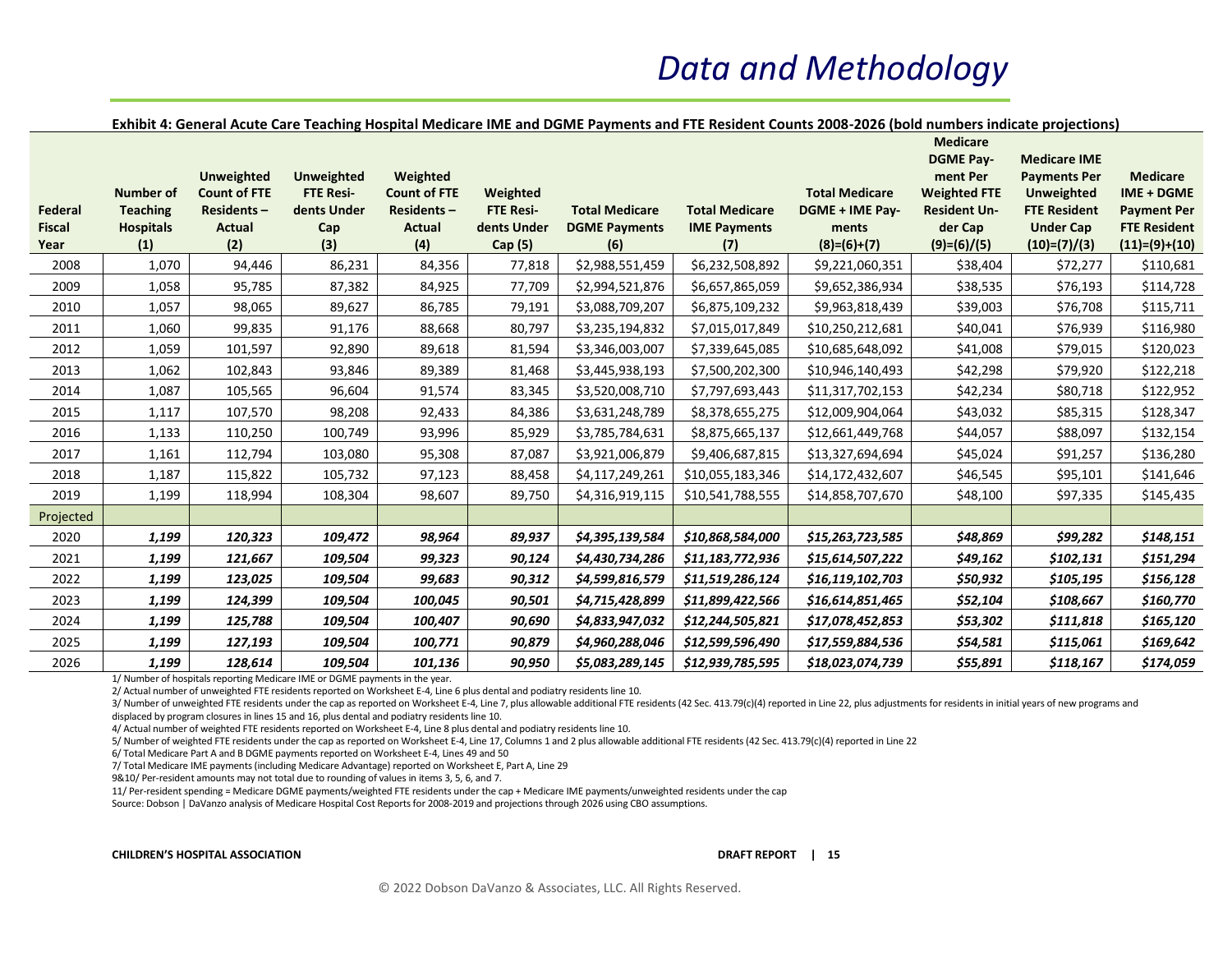### **Projecting Medicare IME and GME Payments for General Acute Care Hospitals**

For this analysis, we projected the number of residents, total Medicare IME payments, and Medicare DGME payments per resident from our last year of actual data (2019) through 2026. This section describes the assumptions used to produce these projections.

The actual number of weighted and unweighted FTE residents was inflated from 2019 through 2026 based on the historical trend observed in the data from 2008 through 2019 for all general acute care teaching hospitals. From 2008 to 2019 for all teaching hospitals, there was an average annual increase in the unweighted count of FTE residents of 1.1 percent and an increase in the weighted count of FTE residents of 0.4 percent. We inflated the 2019 count of residents to future years using these annual growth factors.

Similarly, the number of unweighted and weighted FTE residents under the hospital's cap was inflated from 2019 through 2026 based on the historical trend observed in the data from 2008 through 2019, which was 1.1 and 0.2 percent respectively. However, the projected number of residents cannot exceed the hospital's capped amount. For most teaching hospitals, the actual number of residents was greater than its capped amount. However, using the 2019 Medicare Cost Report data, we determined there were 1,200 residency slots for hospitals with actual number of residents less than their capped amount. Therefore, we inflated the 2019 count of residents to future years using these annual growth factors described above, but we limited the projected number of residents so that it did not exceed the 2019 count plus 1,200 residents.

Medicare DGME payments per resident were inflated from 2019 through 2026 using the projected change in the CPI-U (**Exhibit 5**). Total Medicare IME payments were inflated from 2019 through 2026 using CBO's projection of the annual IPPS update factors over this period. We inflated total Medicare IME payments instead of the per-resident amount because IME payments are an add-on to DRG per-discharge payments and will increase with the Medicare inpatient payments regardless of the number of allowed residents under the Medicare cap.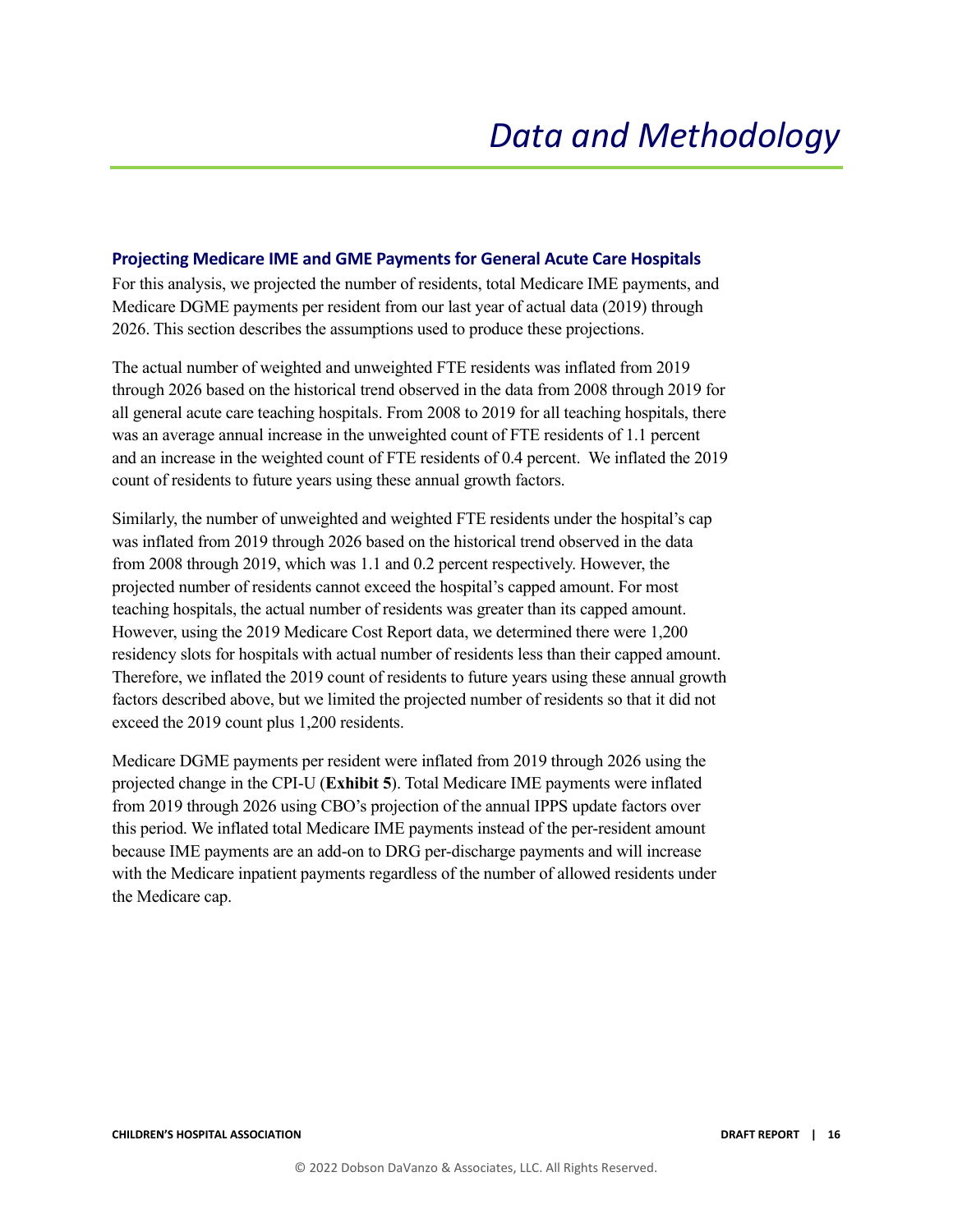| <b>Federal</b>     | <b>Change in</b> | <b>Change in Total Medicare</b> |
|--------------------|------------------|---------------------------------|
| <b>Fiscal Year</b> | <b>CPI-U</b>     | <b>IME Payments</b>             |
| 2020               | 1.6%             | 3.1%                            |
| 2021               | 0.6%             | 2.9%                            |
| 2022               | 3.6%             | 3.0%                            |
| 2023               | 2.3%             | 3.3%                            |
| 2024               | 2.3%             | 2.9%                            |
| 2025               | 2.4%             | 2.9%                            |
| 2026               | 2.4%             | 2.7%                            |

### **Exhibit 5: Inflation Factors for Medicare DGME and IME Payments**

Source: CBO Medicare Baseline July 2021.

### **Calculating CHGME Payments per Resident for Children's Hospitals**

The primary data sources used to calculate CHGME payments per resident were Medicare Hospital Cost Reports for 2008 through 2019 and CHGME payment summaries by hospital from HRSA.

The Medicare Hospital Cost Reports contained the resident counts for most children's hospitals. Using the Medicare Cost Report data, we extracted the reported number of FTE residents (actual unweighted FTEs, actual weighted FTEs, unweighted FTEs under the cap, and weighted FTEs under the cap) for each children's hospital that completed Worksheet E-4 that is used to calculate the number of FTE residents under the hospital's resident cap. Some children's hospitals did not file complete Medicare Cost Reports because they have an exemption due to having no Medicare patient volume or low Medicare patient volume.

CHA previously provided data from CHGME applications for actual unweighted FTEs, actual weighted FTEs, unweighted FTEs under the cap, and weighted FTEs under the cap for 2012 through 2014 for all but six hospitals that received CHGME payments. We found that the data from the applications matched the data from the cost reports for hospitals with a completed cost report, which allowed us to validate that the resident counts, which are used to determine the distribution of CHGME payments, matched the data from the Medicare Cost Reports.

We solicited the actual number of residents and capped number of residents from the most recent CHGME applications from each of the seven children's hospitals that received CHGME payments but did not complete a full Medicare Cost Report or had questionable Medicare Cost Report data. We received the requested information from five of the hospitals. For hospitals that we could not obtain the data directly, we used a prior year's cost report, data from the American Hospital Association (AHA) annual survey, or other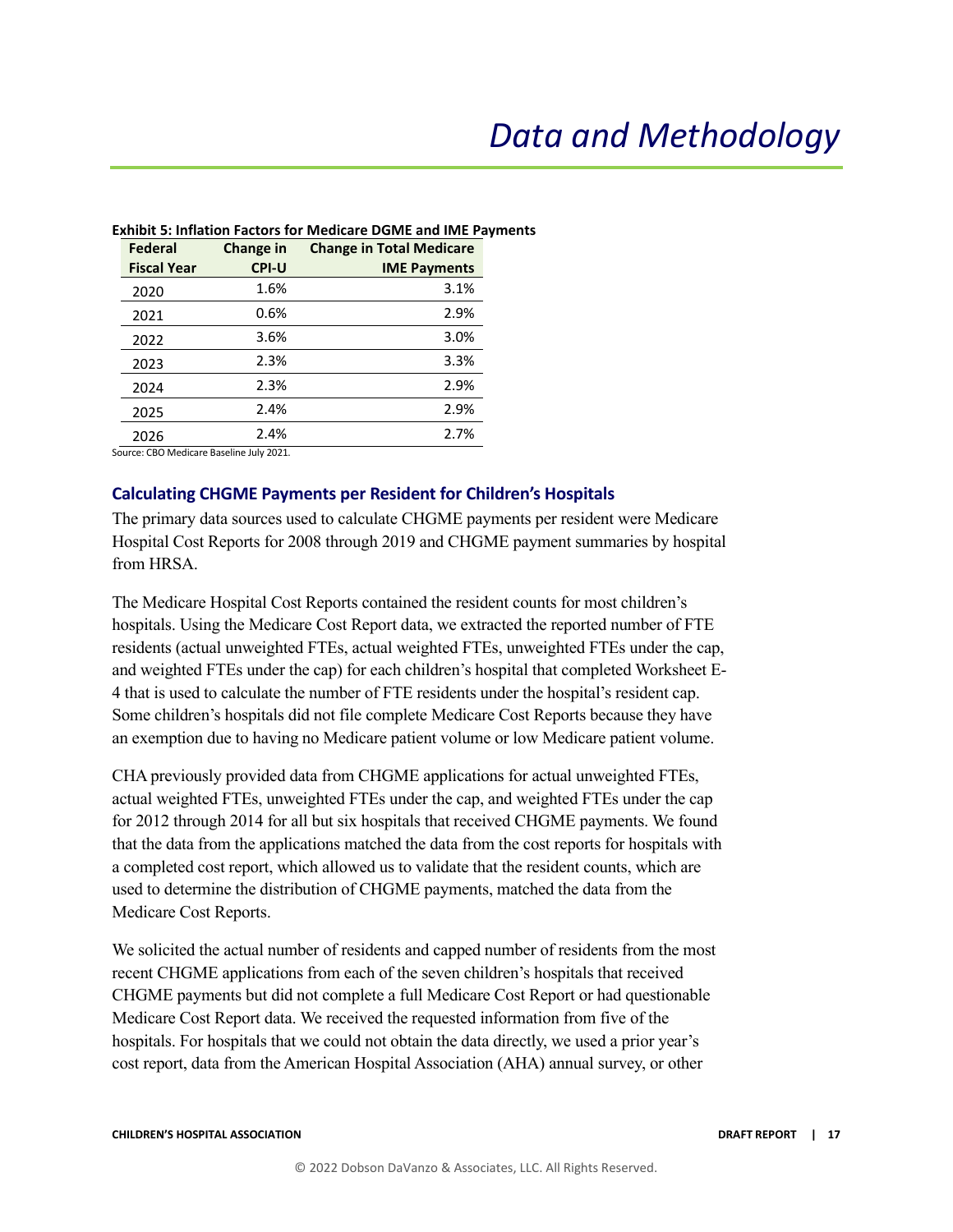data available through CHA. <sup>12</sup> **Exhibit 6** shows the number of residents at children's hospitals from 2008 through 2019.

Similar to our projection of residents for general hospitals, the actual number of weighted and unweighted FTE residents was inflated from 2019 through 2026 by 1.1 percent annually. For projection purposes, the capped number of residents was held constant throughout the 2020 to 2026 projection period.

Total CHGME payments for 2008 through 2021 were provided to us by HRSA through CHA. We summarized CHGME payments across all hospitals and separated them into two categories: a DGME portion (based on 1/3 of total CHGME payments) and an IME portion (based on 2/3 of total CHGME payments). To be consistent with the methodology used to compute payments per resident for general acute care hospitals, we computed a single composite CHGME payment per resident using the following formula:



**Exhibit 6** presents each of these per-resident amounts for each year from 2008 through 2021, for which actual CHGME payment data exists. Appropriated funding for CHGME in 2022 is \$375 million and we assume this same annual level of funding through 2026. The cost for HRSA to administer the CHGME program was \$18.2 million in 2021 and we assume this same level of administrative costs will continue through 2026. This leaves about \$356.8 million in CHGME payments to the hospitals.

<sup>12</sup> We were unable to obtain resident counts for several small programs: Temple University – 2008, East Tennessee – 2008-2011, and Emma Pendleton Bradley for 2015 and 2016.